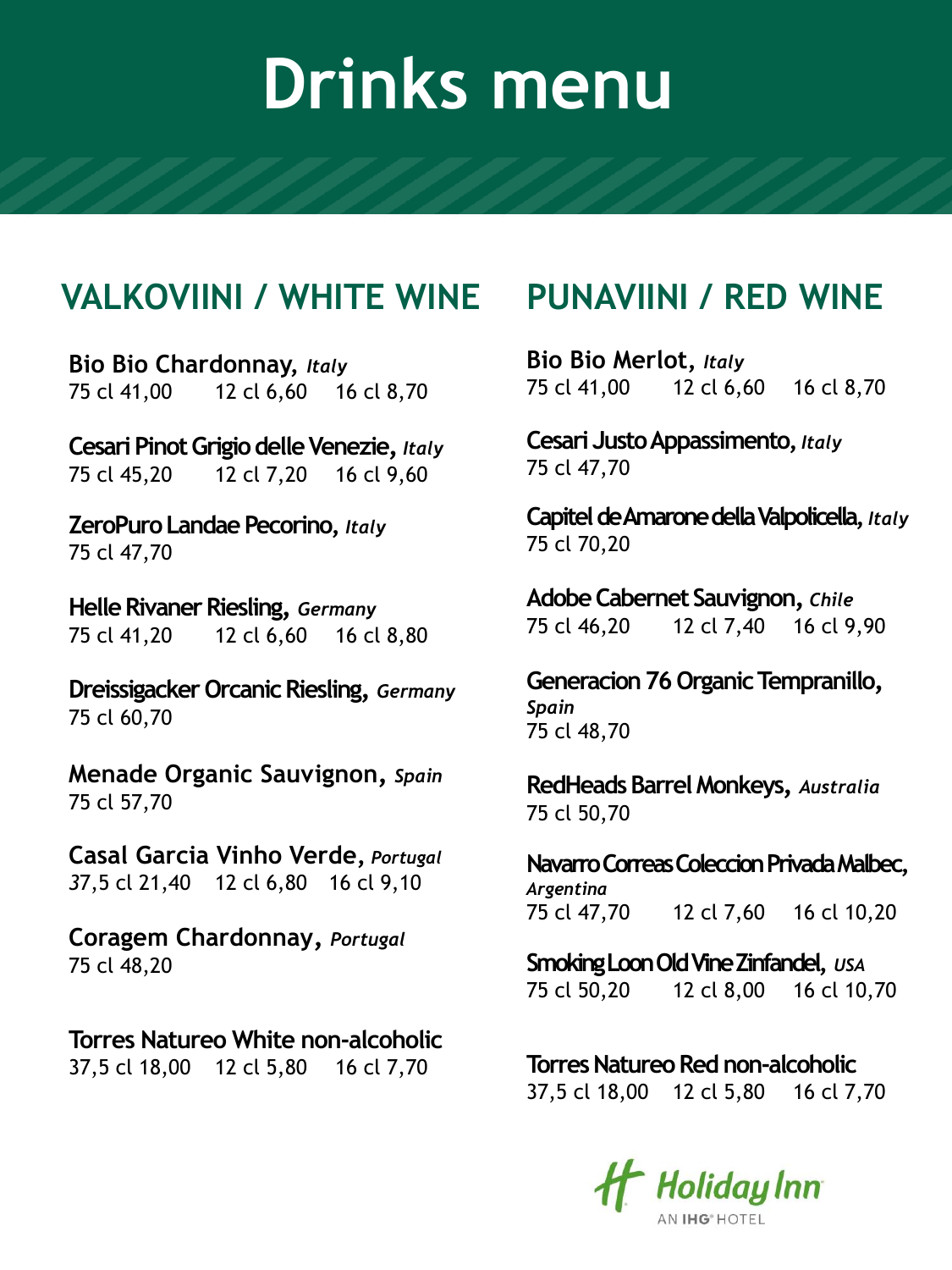### **ROSEVIINI / ROSE WINE**

**That´s Neiss Pink Riesling,** *Germany* 75 cl 46,70 12 cl 7,50 16 cl 10,00

**Calvet Rosé d'Anjou,** France 75 cl 44,20

#### **KUPLIVAT / SPARKLING**

**Bio Bio Spumante,** *Italy* 75 cl 41,00 12 cl 6,60

**Col de Mez Brut Prosecco,** *Italy* 75 cl 45,20 12 cl 7,20

**VilarnauBrut Cava piccolo 20cl,** *Spain* 20 cl 12,00

**Segura Viudas Organic Cava,** *Spain* 75 cl 45,20

**Champagne CastelnauBrut Reserve,** *France* 75 cl 80,00

**Richard JuhlinBlanc de Blancs,** *France* 20 cl 11,00 non-alcoholic

#### **DESSERT WINES**

**La CalieraMoscato D'Asti,** *Italy* 8 cl 7,30 **Canti Moscato D'Asti** *Italy* 8 cl 5,60 **Ferreira L.B.V. Port** *Portugal* 8 cl 7,90 **Graham's Natura Reserve Ruby Port** *Portugal* 8 cl 7,20 **Osborne FinoQuinta Sherry** *Spain* 8 cl 7,00 **Solera 1847 Oloroso Sherry** *Spain* 8 cl 7,40

### **OLUET & SIIDERIT BEER / CIDER**

**Aura** 4,5 % 40/50 cl 7,10/7,70

**Heineken** 5 % 50 cl 9,10

**Lapin Kulta Pure** 4,5 % 31,5 cl 6,70

**Aura Tumma** 5,2 % 35 cl 7,20

**Lahden Erikois Vehnä** 5 % 50 cl 9,20

**Lahden Erikois Pale Ale** 5,4% 50cl 9,20

**Lahden Erikois A** 5,3 % 33 cl 7,80

**Sol** 4,5 % 33 cl 8,60

**Krusovice Cerne Dark** 3,8% 50 cl 9,20

**Ginger Joe Beer** 4,0% 33 cl 9,30

**Pyynikin Mosaic Lager 4,7 % 50 cl 10,10** 

**PyynikinAmerican IPA** 5,2 % 50 cl 10,10

**PyynikinCloudberry Saison** 5% 33cl 8,80

**Heineken 0%** 33 cl 5,50

**Happy Joe** 4,7 % 33 cl 7,20 **Strongbow** 5 **%** 33 cl 7,20 **Happy Joe** 0,0 % 33 cl 5,50 **HartwallOriginal Long Drink** 5,5% 33 cl 7,00 **HartwallOriginal Long Drink Cranberry** 5,5% 33cl 7,00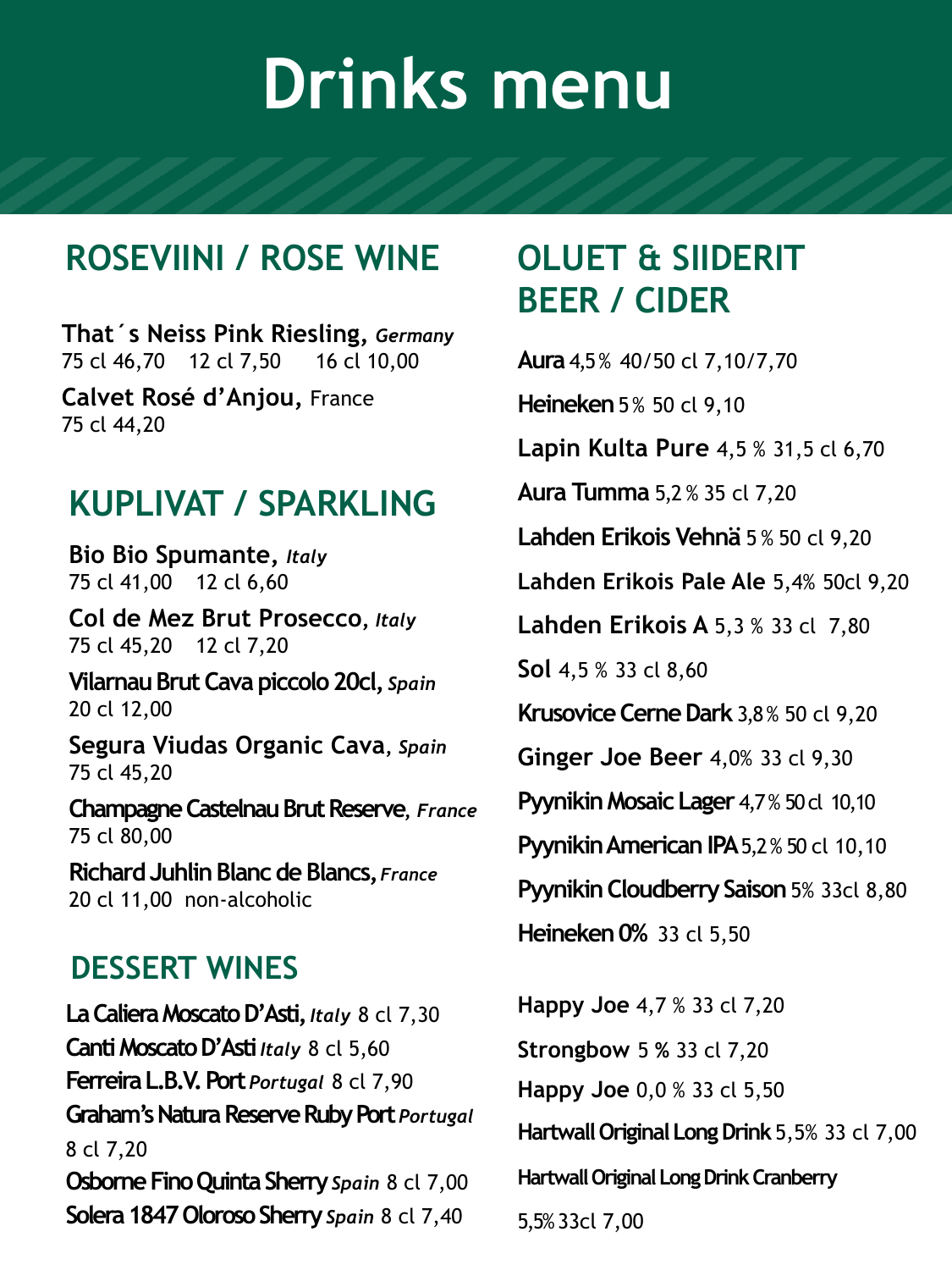#### **VIRVOKKEET SOFT DRINKS**

| <b>Pepsi</b> 25 cl /40 cl 3,70 /4,20                            |  |  |
|-----------------------------------------------------------------|--|--|
| <b>Pepsi Max</b> 25 cl /40 cl 3,70 /4,20                        |  |  |
| <b>Hartwall Jaffa 25 cl /40 cl 3,70 /4,20</b>                   |  |  |
| <b>7UP Free 25 cl /40 cl 3,70 /4,20</b>                         |  |  |
| <b>Hartwall Novelle lähdevesi</b> 50 cl 4,70                    |  |  |
| Hartwall Novelle kivennäisvesi 50 cl 4,90                       |  |  |
| Appelsiini / omenatäysmehu 25 cl<br>(Orange / Apple juice) 3,40 |  |  |
| <b>Maito / Milk</b> 25 cl / 40 cl 1,30 / 2,30                   |  |  |

**Red Bull** 25 cl 5,70

#### **KUUMAT JUOMAT HOT DRINKS**

| Kahvi / Coffee        | 3,20 |
|-----------------------|------|
| Tee / Tea             | 2,60 |
| Kaakao / Chocolate    | 4,00 |
| <b>Espresso</b>       | 3,50 |
| <b>Tupla Espresso</b> | 5,00 |
| Cappuccino            | 4,20 |
| <b>Caffè Latte</b>    | 4,30 |

Your safety is important to us, so we are temporarily using single-use disposables.

\_\_\_\_\_\_\_\_\_\_\_\_\_\_\_\_\_\_